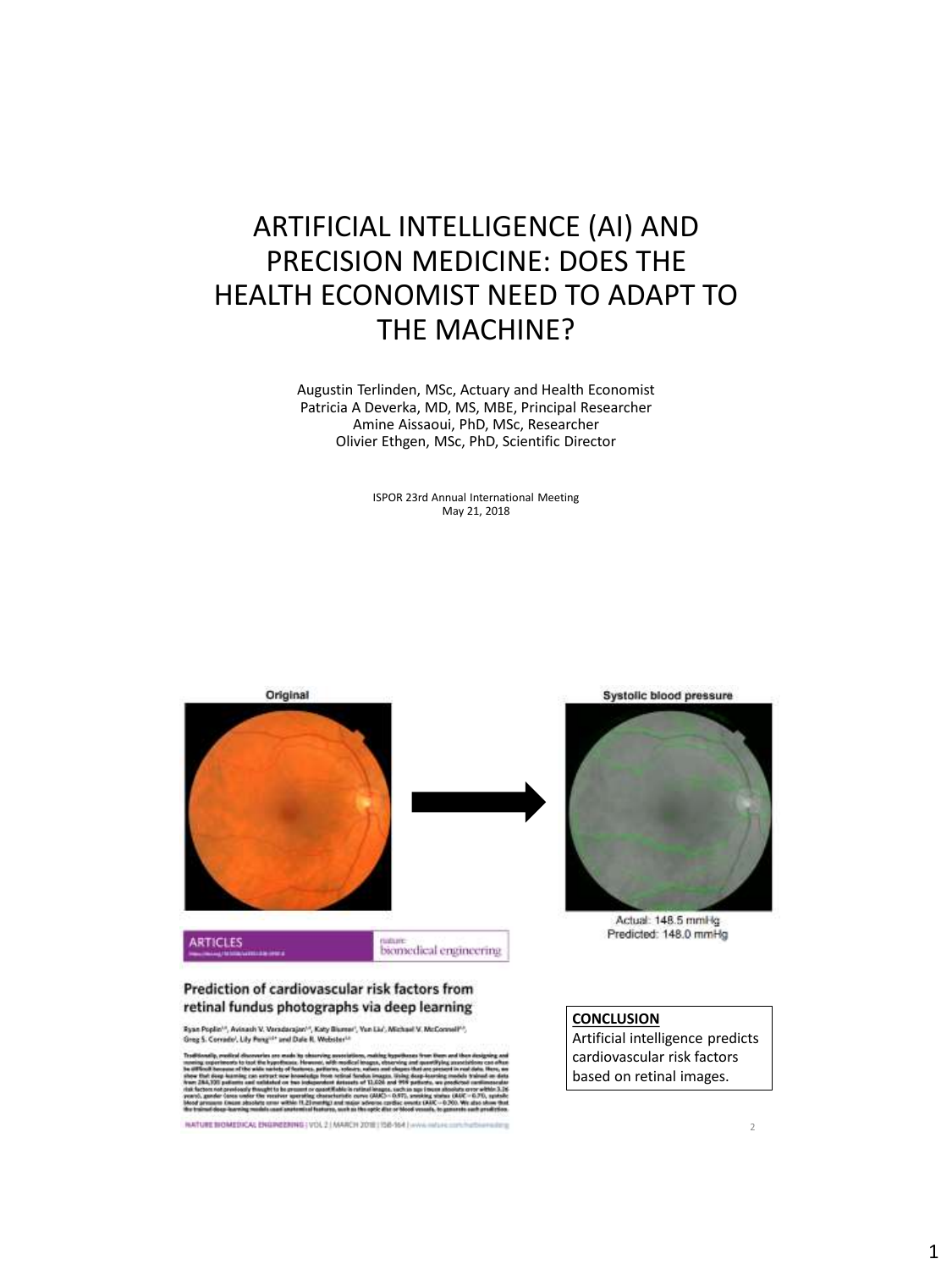### AGENDA

- How AI relates to Precision Medicine
- Introduction to AI
- AI-backed precision medicine
	- An illustration: skin cancer detection
	- A definition
	- Advantages and challenges
	- Market access considerations
- Real-life examples
	- Cardiac arrhythmias detection
	- Lung cancer detection
	- Diabetic retinopathy detection
- Impact on health economics
- 

The Economist 18116166811 **Doctor You NOSHOI** н. **IOIOONOINI** 800H8H8I00I8H **SCHONICIOSH** и **101001901100101 Heemossaneis** • Conclusion **Feb 3rd 2018** 

3

4

**HOW AI RELATES TO PRECISION MEDICINE**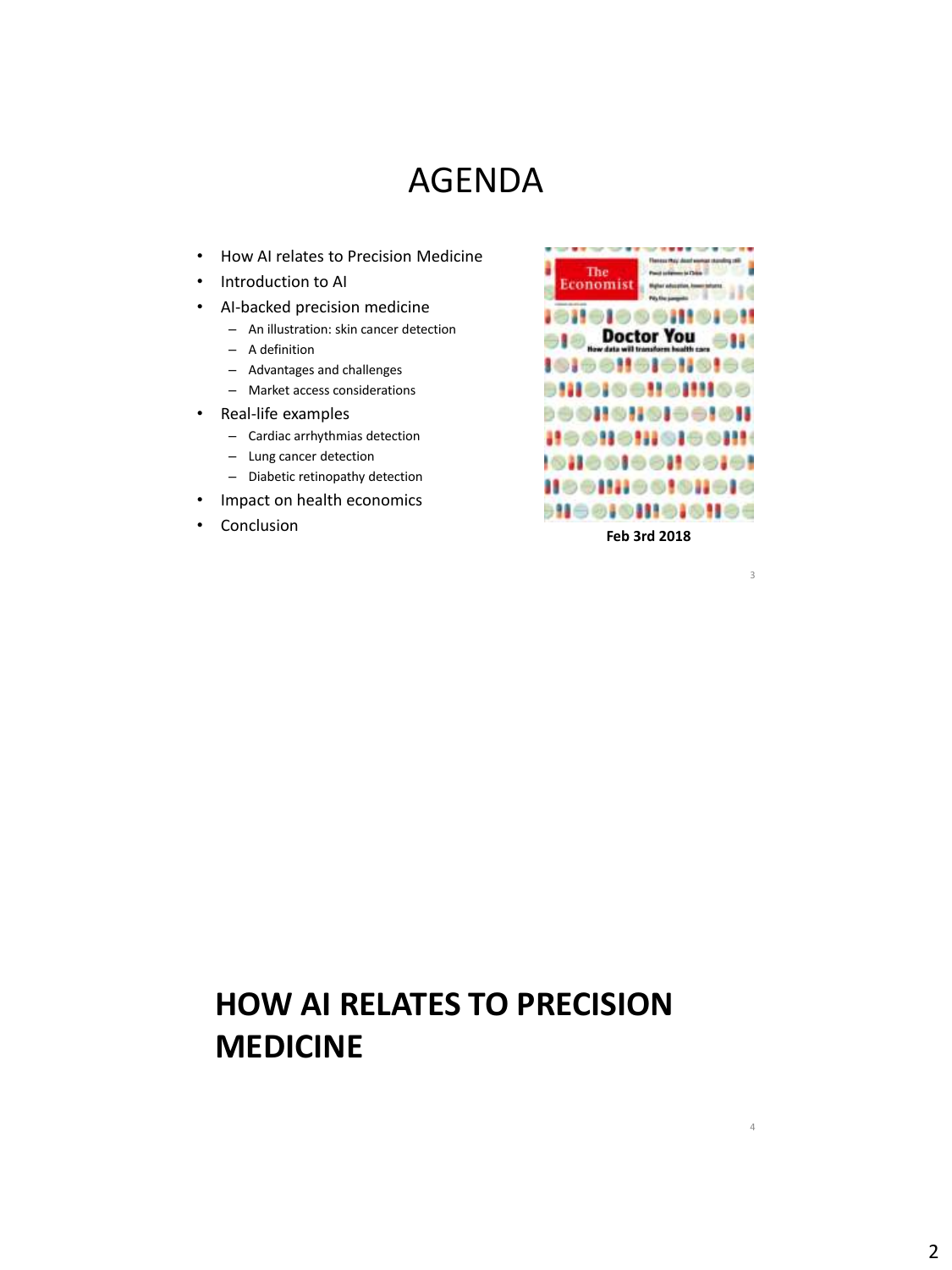# PRECISION MEDICINE

- **Definition** an emerging approach for disease prevention and treatment that takes into account people's individual variations in genes, environment and lifestyle (NIH)
- **Personalized medicine** an older term that can be misinterpreted to imply treatments and preventions are uniquely developed for each individual (NRC) Still continues to be used interchangeably by some people

### AI-enabled Precision Medicine

5

- AI is an important enabler of PM
- Primarily for big data analytics
	- Analyze large medical data sets
	- Draw conclusions
	- Find new correlation based on existing precedences
	- SUPPORT the doctor's job in decision-making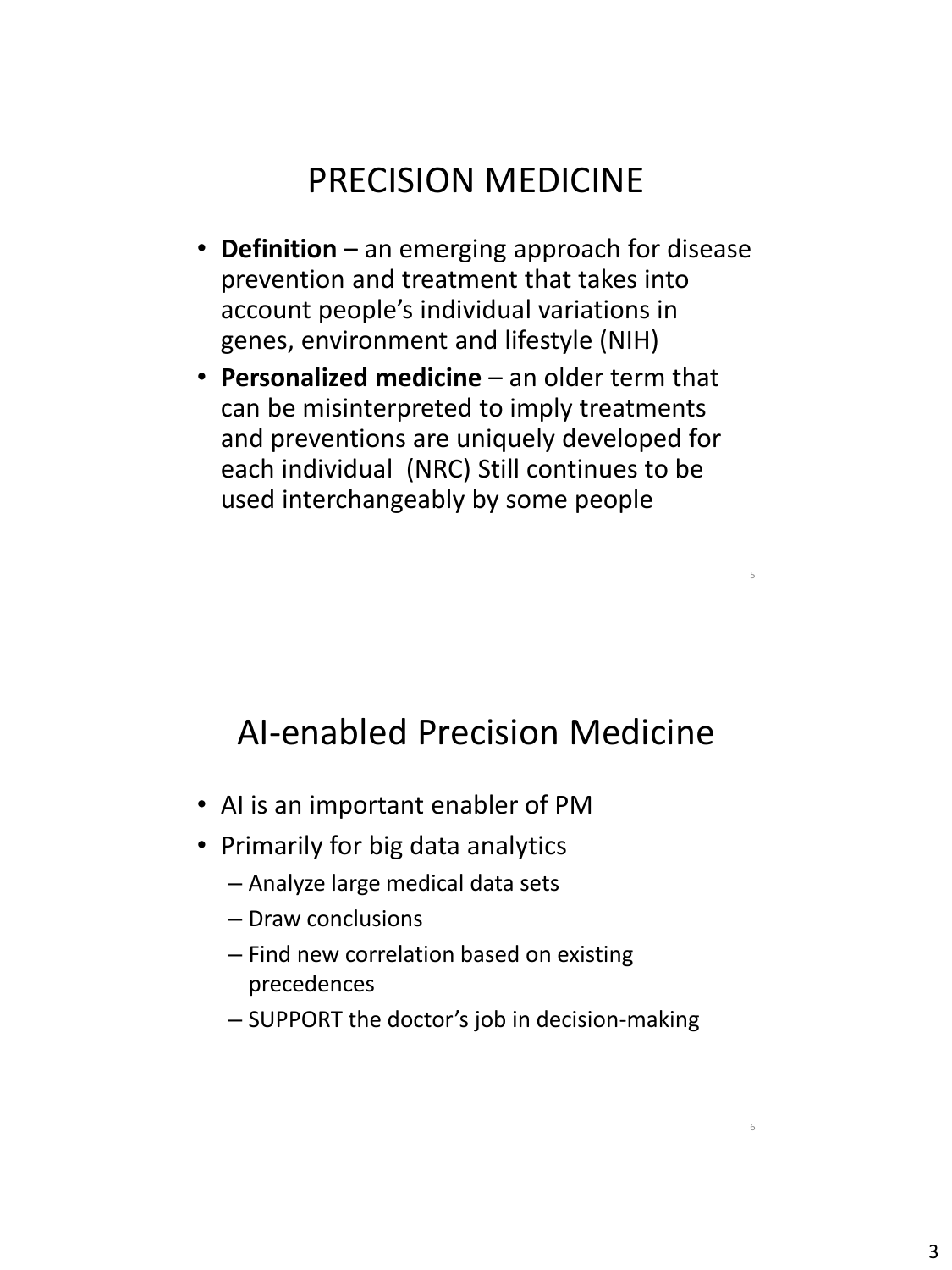

# Relationship of AI to Precision Medicine

- Make patients the point of care
- Create vast amounts of data that require advanced analytics
- Establish the foundation of precision medicine
- AI is key technology that can bring these opportunities to everyday practice



# Challenges

- Need to create ethical standards
- Incremental development to evaluate all implications
- Medical professionals need to learn how AI works in practice
- Patients need to become accustomed
- Decision-makers need to assess effectiveness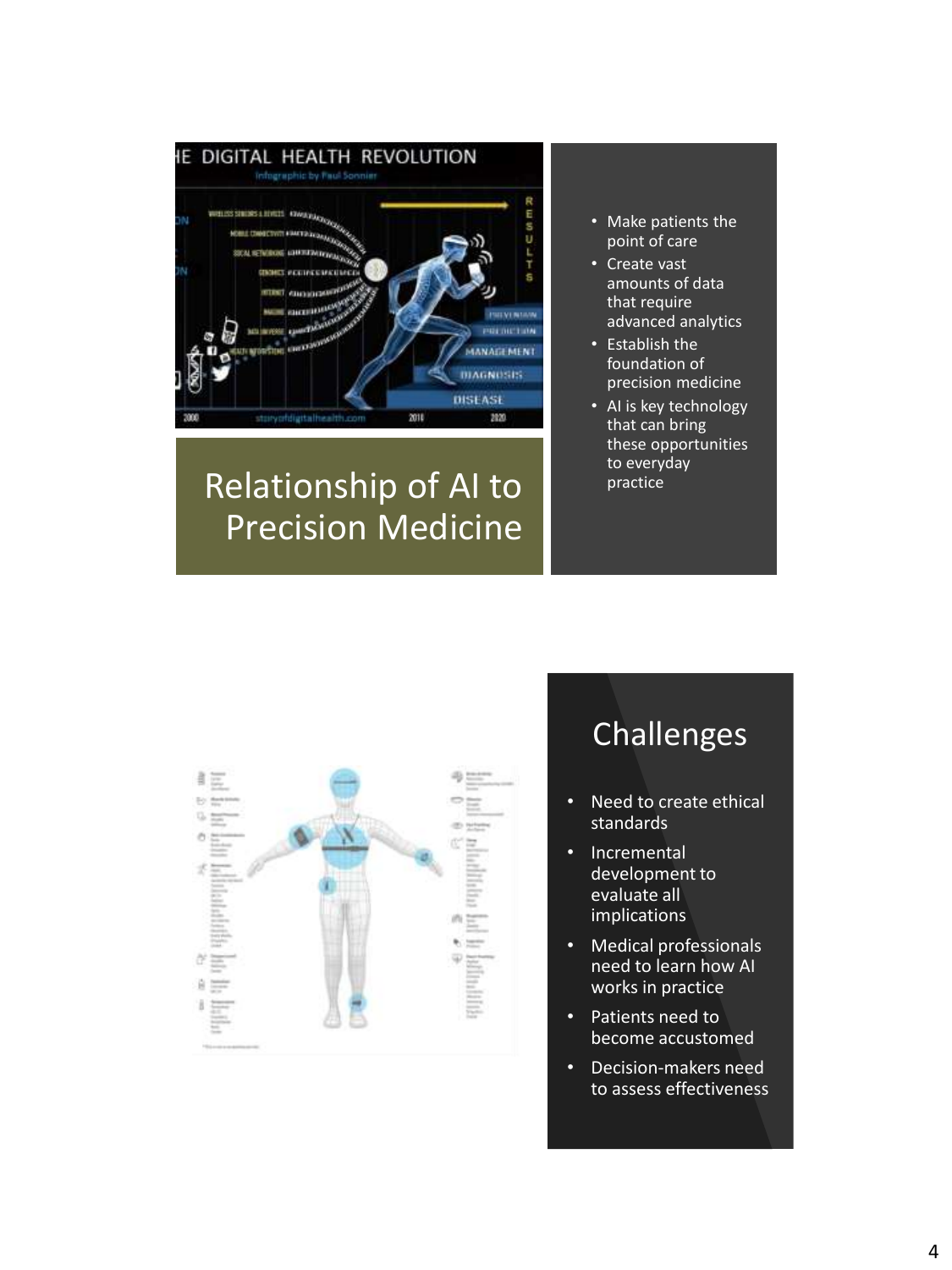# What is required

- Patient-centric approach
- Appropriate regulatory framework
- Appropriate ethical framework to proactively address ethical challenges
- Consumer education

### **A QUICK INTRODUCTION TO AI**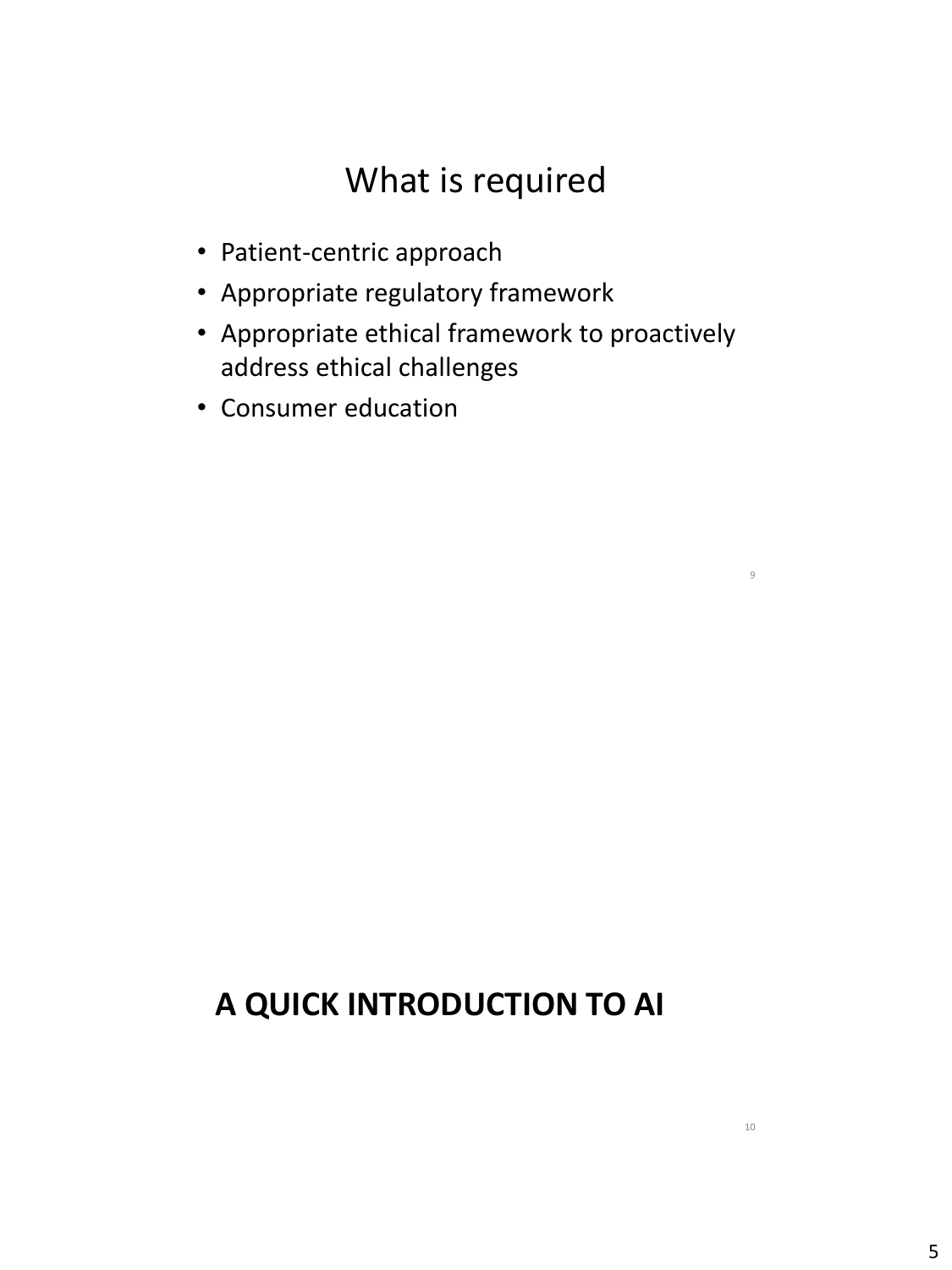

11



www.searchcrm.techtarget.com/definition/voice-recognition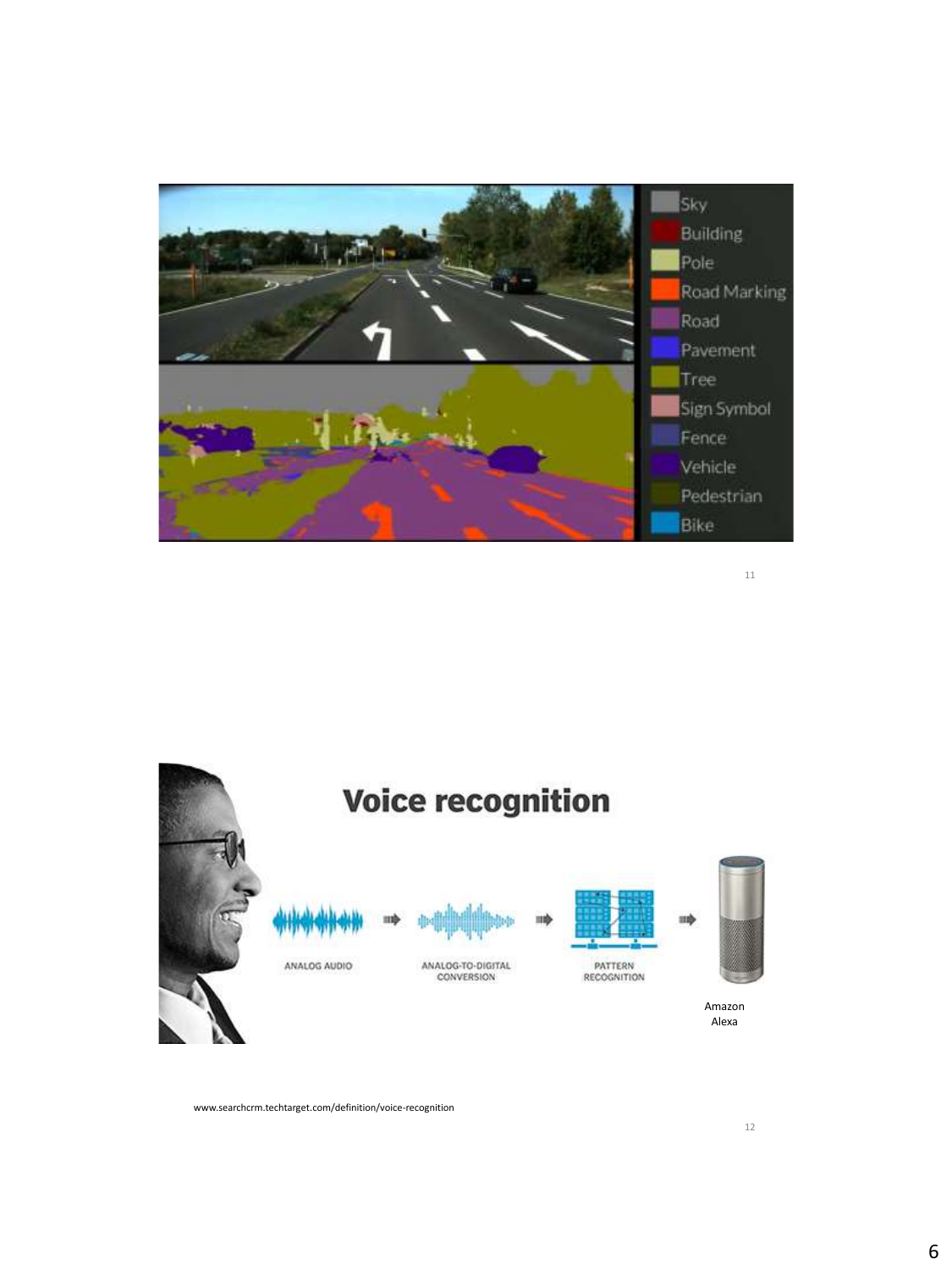

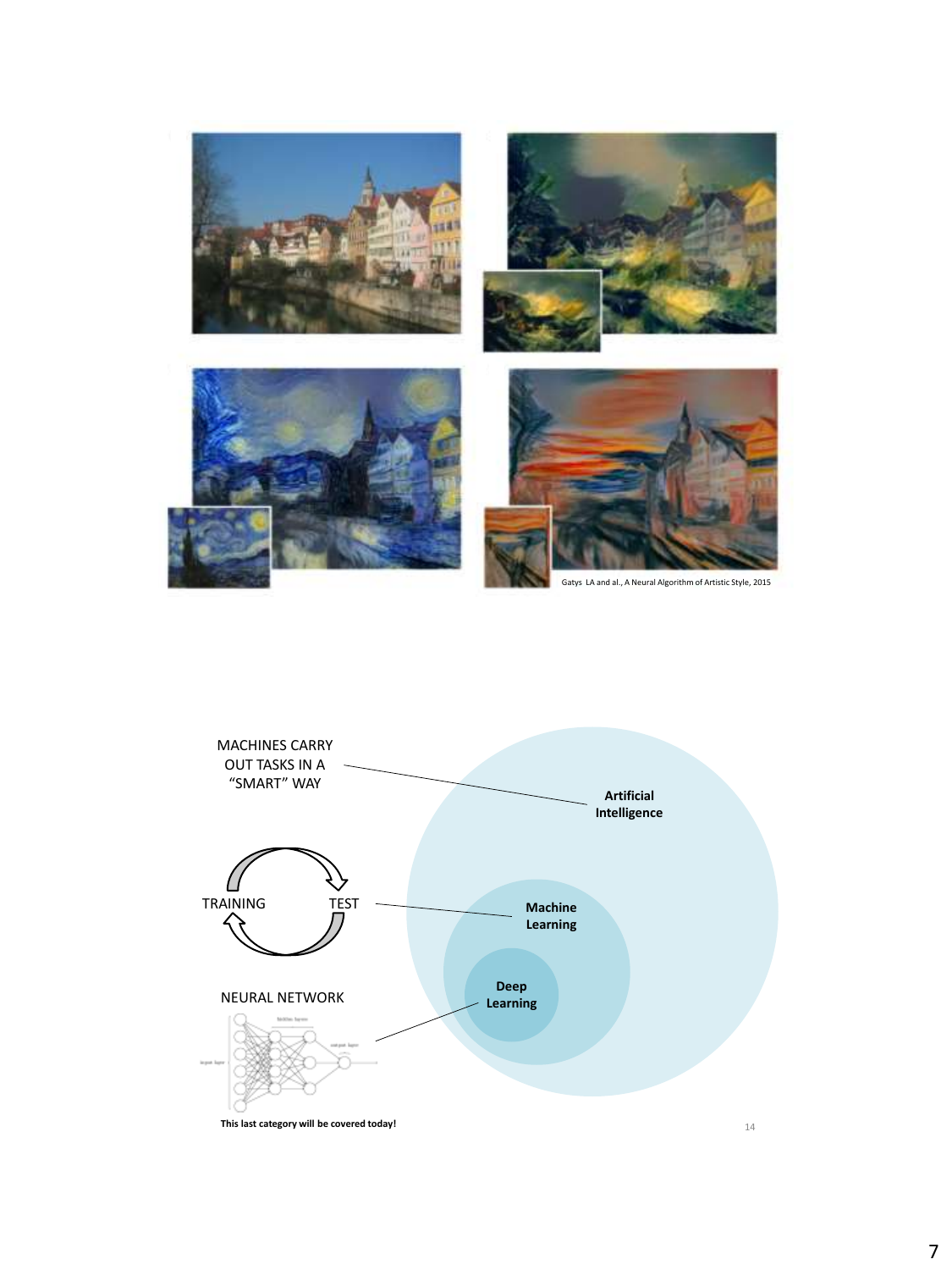

(the other parameters being the same)

Source: Framingham CVD risk estimate, Lisa Sullivan, Boston University School of Public Health, 2016

15



 $Y = w_0 + w_1 \cdot X_1 + w_2 \cdot X_2 + w_3 \cdot X_3$ 

|                                   | Interpretability   Predictive power                            |  |
|-----------------------------------|----------------------------------------------------------------|--|
| <b>HIGH</b>                       | Low                                                            |  |
| "We, poor humans, need<br>to see" | Because most real-life optimization<br>problems are non linear |  |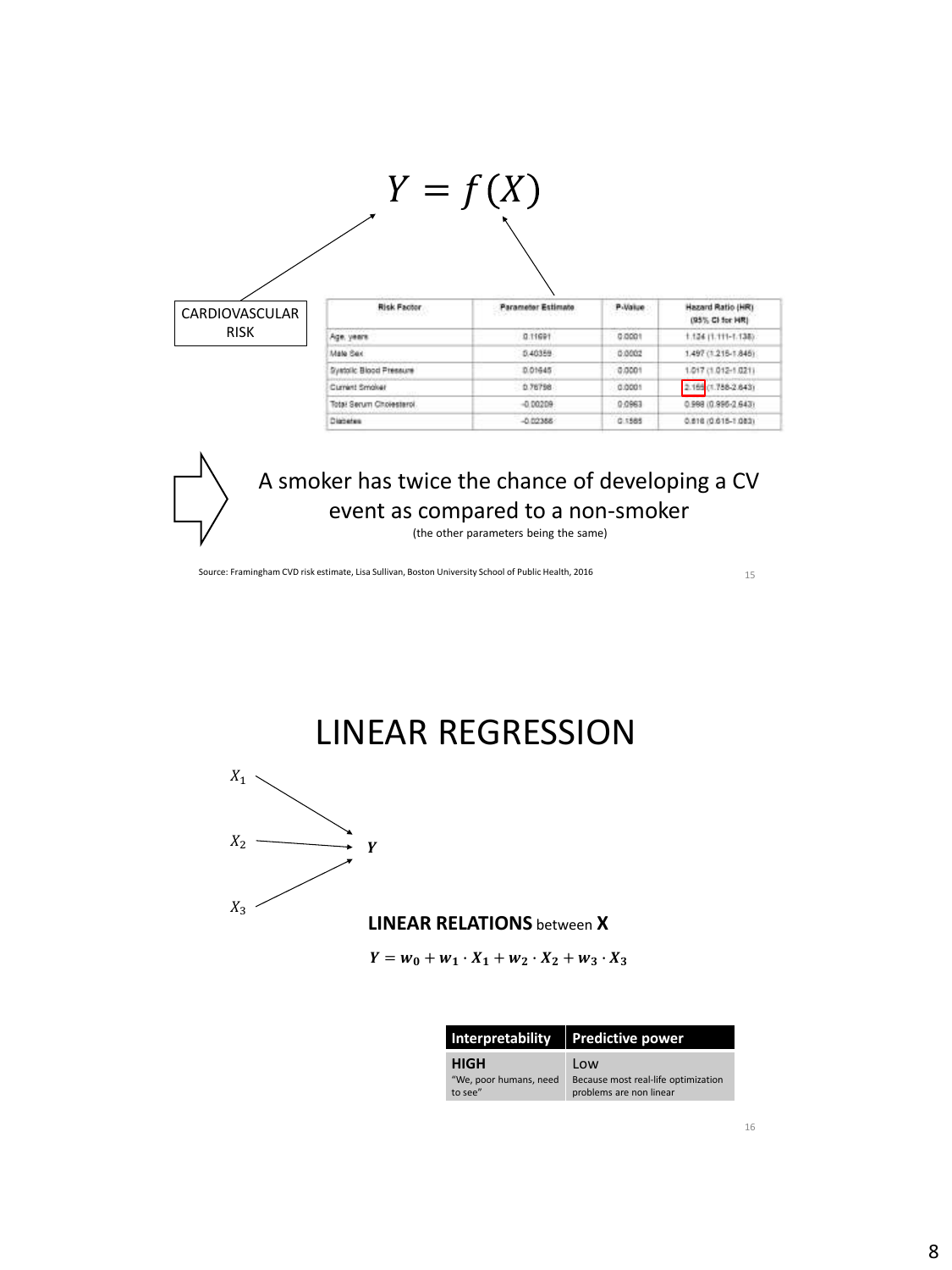### The curse of high dimensionality



$$
Y = f(X_1, X_2, X_3, \ldots, X_{1,000,000,000})
$$

*Is linear regression sufficient here?*



**This extra performance comes at the cost of interpretability!** 18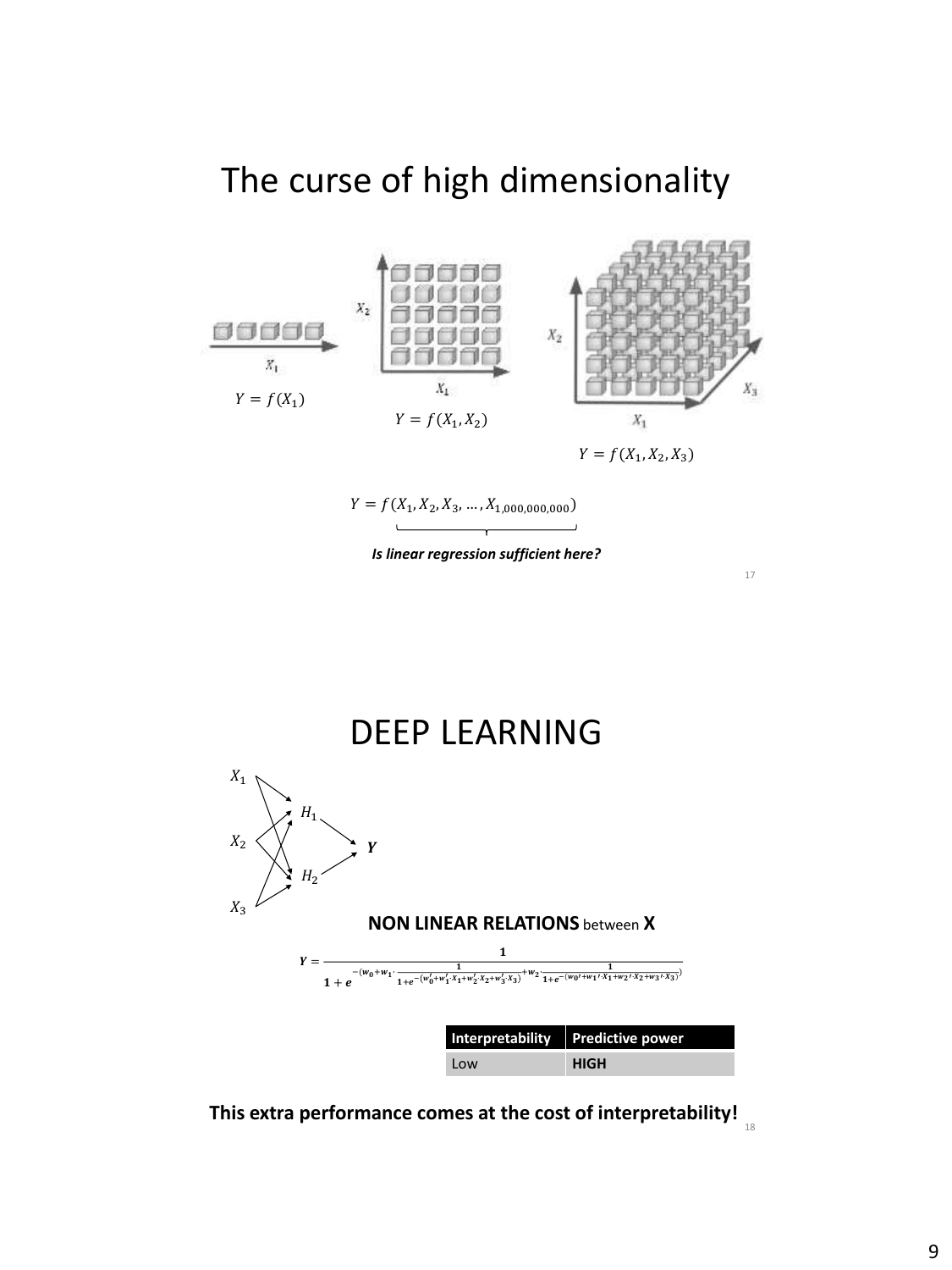### **AI-BACKED PRECISION MEDICINE**

#### **SKIN CANCER** (in US)

• 5.4 million new cases / year

#### **MELANOMAS** (in US)

- Fewer than 5% of all skin cancers
- 75% of all skin-cancer-related deaths (10,000 deaths annually)
- 5-year survival rate
	- 99% if detected in its earliest stages
	- 14% if detected in its latest stages
- $\rightarrow$  Early detection is critical

<u>Source</u>: Esteva A, Kuprel B, Novoa RA, Ko J, Swetter SM, Blau<br>HM, Thrun S. Dermatologist-level classification of skin cancer with<br>deep neural networks. Nature. 2017 Feb 2;542(7639):115–118.

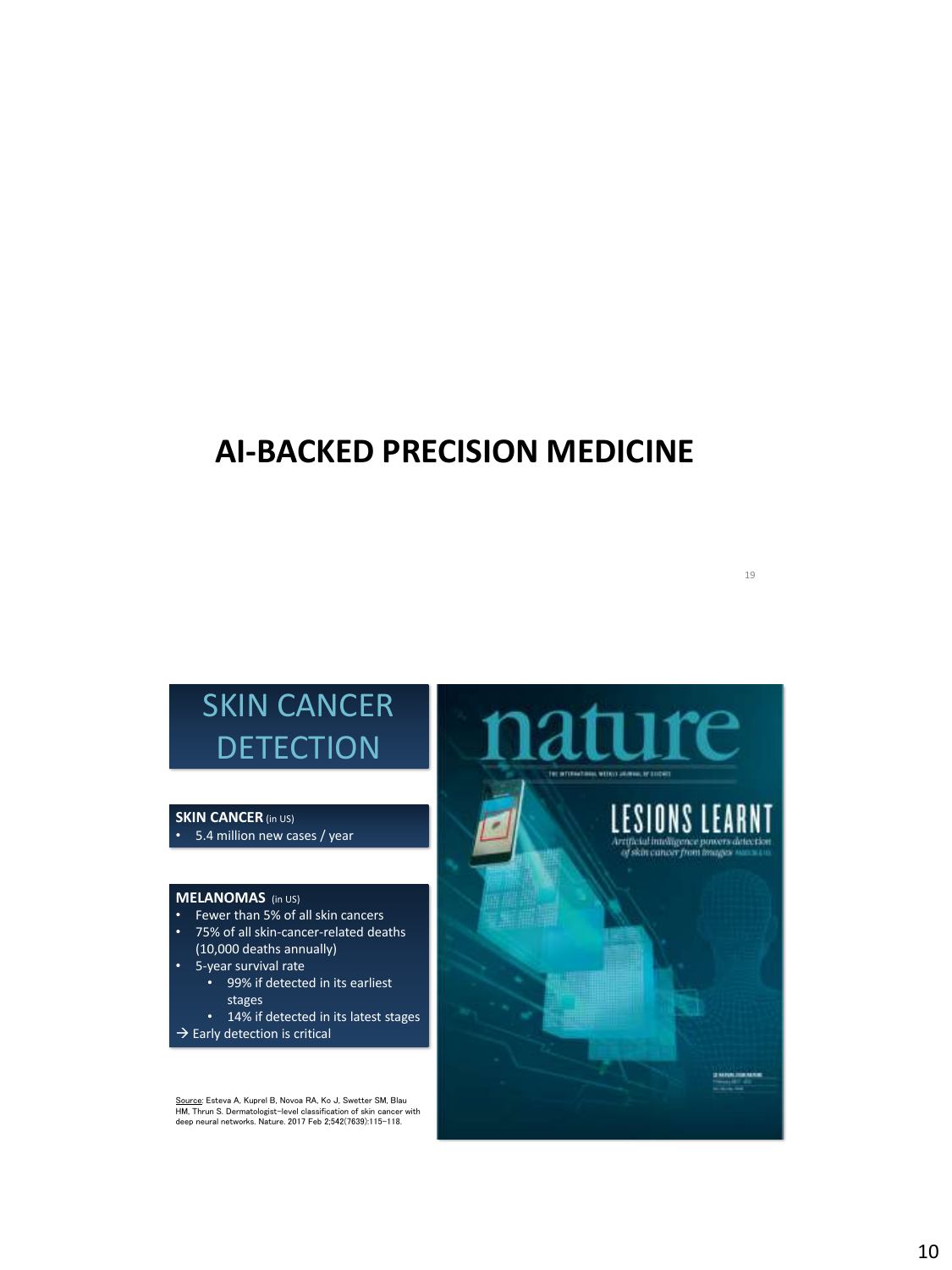### 130,000 labelled clinical images

#### **LABELS**

- 0. Cutaneous lymphoma and lymphoid infiltrates
- 1. Benign dermal tumors, cysts, sinuses
- 2. Malignant dermal tumor
- 3. Benign epidermal tumors, hamartomas, milia, and growths
- 4. Malignant and premalignant epidermal tumors 5. Genodermatases and supernumerary growths
- 6. Inflammatory conditions
- 7. Benign melanocytic lesions<br>8. Malignant Melanoma
- 

**CLINICAL IMAGES**



21

### A simple image processing technique

 $Y = f(X)$ 

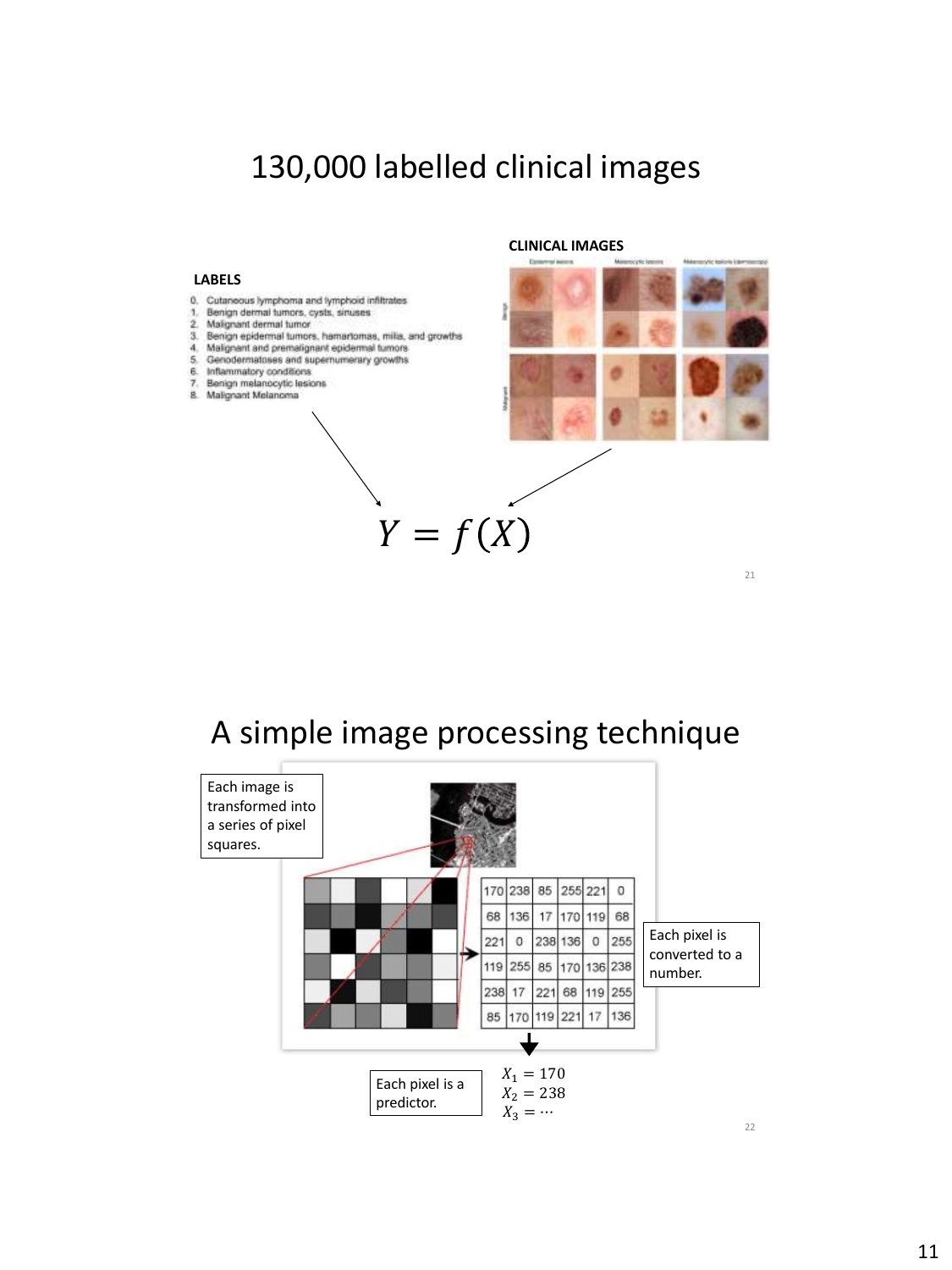

# **Training and test**

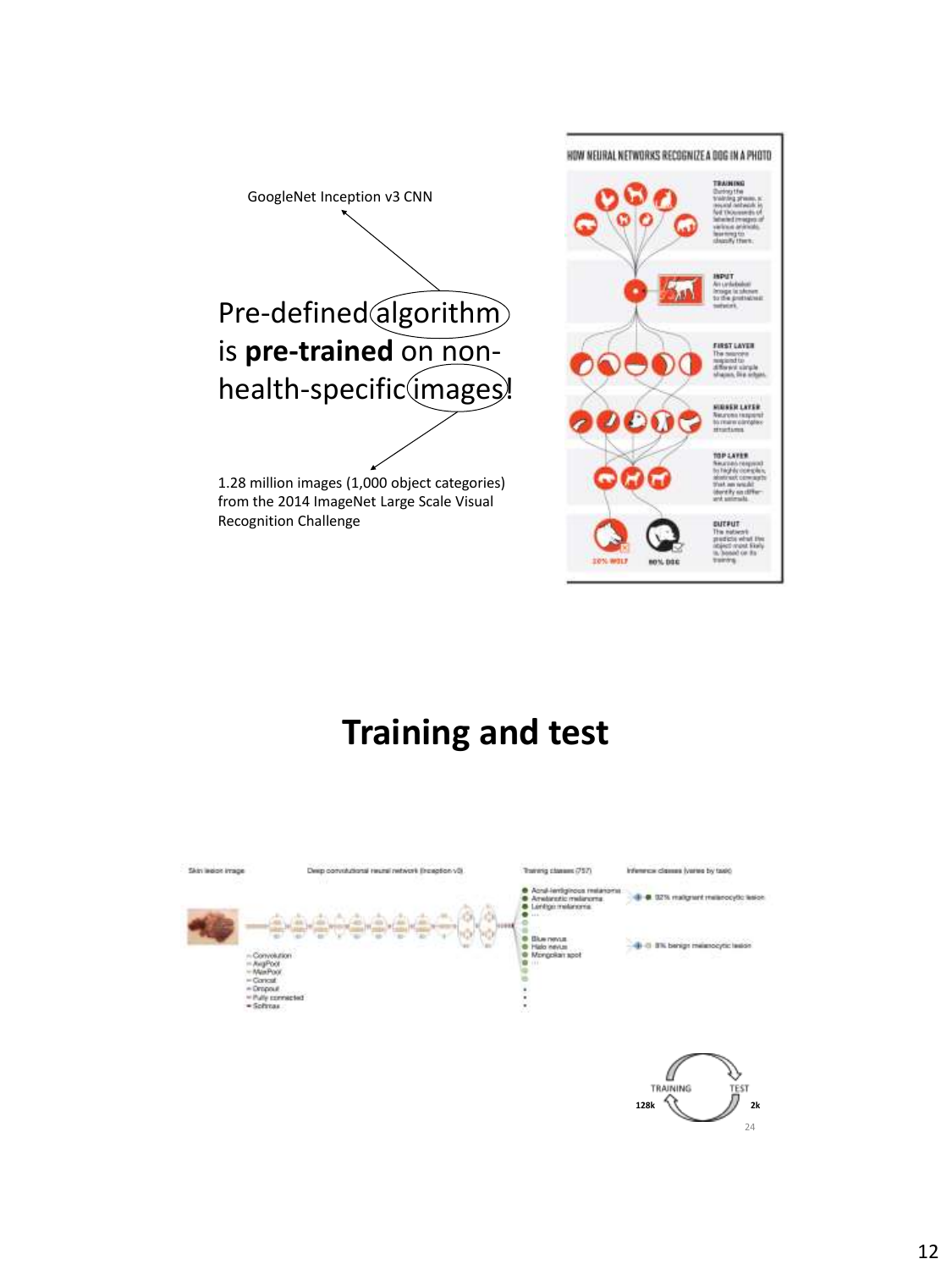

### PERFORMANCE



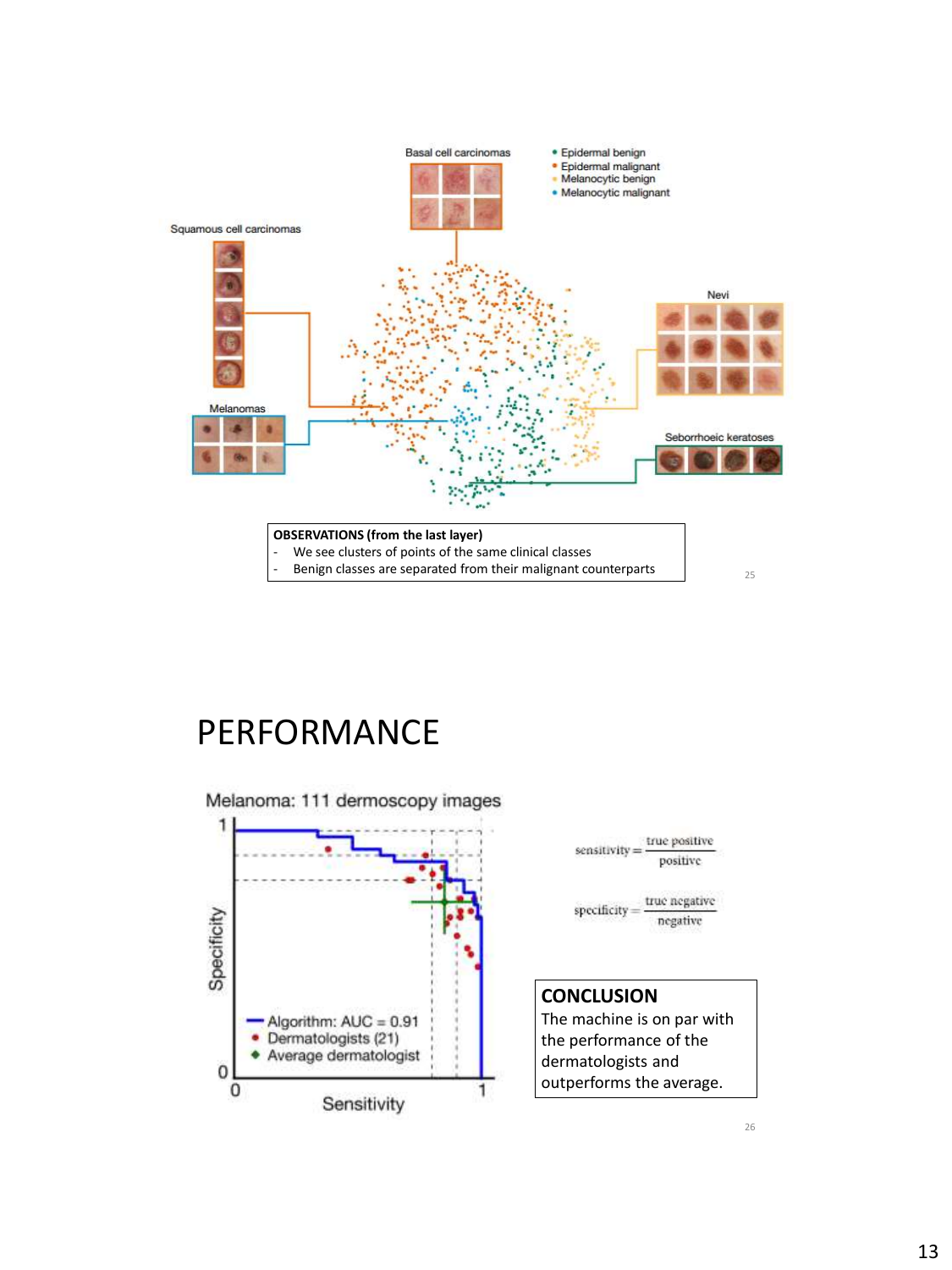### AI-BACKED PRECISION MEDICINE Definition

**This is NOT …**







# AI-BACKED PRECISION MEDICINE

#### Definition

**PRECISION MEDICINE** Medical decisions are tailored to patient characteristics.

**ARTIFICIAL INTELLIGENCE**  Device that mimics human learning and reasoning.

Machine that can advice a patient with health behaviors … without human supervision!

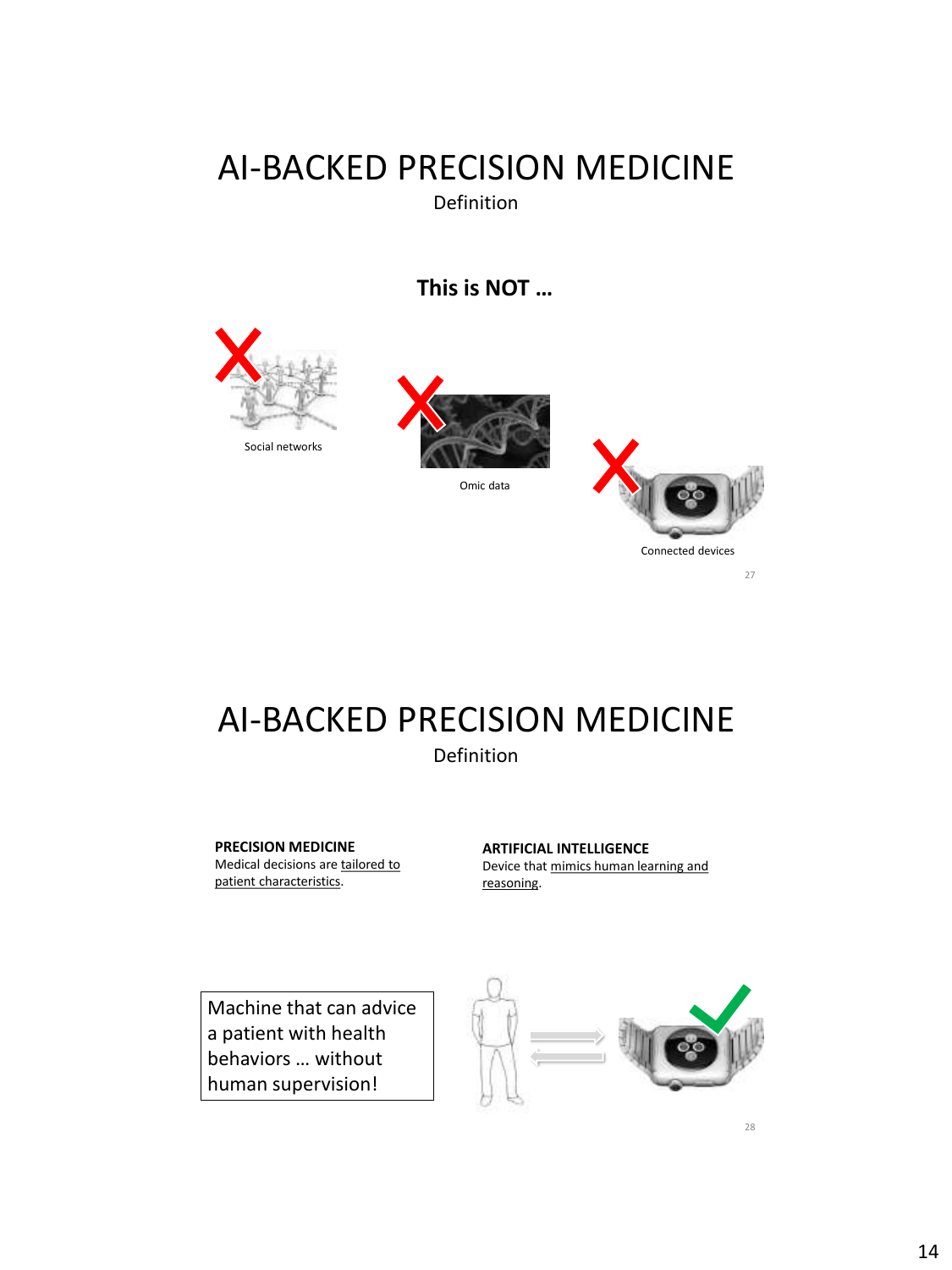### AI-BACKED PRECISION MEDICINE

|                                                                 | <b>ADVANTAGES</b>                                                                                                                                                                                                                      | <b>DRAWBACKS</b>                                                                                                                                                                                                                                                                                                     |
|-----------------------------------------------------------------|----------------------------------------------------------------------------------------------------------------------------------------------------------------------------------------------------------------------------------------|----------------------------------------------------------------------------------------------------------------------------------------------------------------------------------------------------------------------------------------------------------------------------------------------------------------------|
| <b>Manufacturer</b>                                             | Shorter time, less expensive and less<br>risky development (From 10 years - pill - to a few<br>days - app - to reach the market)<br>High-performance tool sensitivity and specificity)                                                 | Performance are data-dependent<br>(Asthma understood by AI as a protective factor for<br>pneumonia whereas the original study advised asthma<br>patients to be treated in ICU)<br>Lower interpretability $\mathbf{k}$ Black box » model)<br>Stronger competition (40,000 health-related<br>apps are today available) |
| Payer                                                           | Higher detection of false positive (Those<br>often result in unnecessary invasive biopsies) and false<br>negative (More lives are saved)<br>Easier to set up performance-based risk<br>sharing agreement (Cheaper post-launch studies) | Tests might be expensive<br>Tests might be over-/under-<br>prescribed                                                                                                                                                                                                                                                |
| Physician<br>Ophthalmology<br>Otolaryngology (ENT)<br>Radiology | Augmented clinical decision-making for<br>specialists<br>Limited time dedicated by the specialist                                                                                                                                      | "Deskilling" = human expertise likely<br>to disappear (14% decrease in diagnostic<br>sensitivity when human readers are facing computer-<br>aided detection)<br>"Demise of context" = lack of ability<br>to assess patients holistically (Only visual<br>and dermoscopic inspection of a skin lesion)                |
| <b>Patient</b>                                                  | Reaching underserved communities<br>(6.3 billion smartphones will exist by 2021)<br>Health-promoting behaviors                                                                                                                         | Data privacy (Sensitive patient information and<br>data security breaches)<br>Responsibility (in case of false positive diagnosis<br>)                                                                                                                                                                               |

Cabitza F, Rasoini R, Gensini GF. Unintended Consequences of Machine Learning in Medicine. *JAMA.*2017;318(6):517–518. doi:10.1001/jama.2017.7797

### Regulatory overview

TRADITIONAL DRUG DEVELOPMENT

Takes years Applies on static products ...<br>Aims at being transparent FDA/EMA walk the line between protecting the patient and avoiding over-regulation!

AI-based HEALTH DEVICES Always learning "on the fly"<br>"Black box" models

#### FDA AGENDA

**2017** : Selection of 9 pilot partners for AI-related assessment (Apple, Google Verily, Fitbit, Johnson & Johnson, Roche, Samsung, Tidepool, Pear Therapeutics, Phosphorus) **2018** : FDA approves first AI software that can identify disease (no specialists needed).

MAIN NEW REGULATORY APPROACH - Excellence rather than compliance (= companies with proven track-report enjoy fast-track approval) - Breakthrough Device designation (= intensive interaction between manufacturer and FDA to optimize the device development)

https://www.wired.com/2017/05/medicine-going-digital-fda-racing-catch/

U.S. Food and Drug Administration. (2015). What is a medical device? U.S. Food and Drug Administration. 28 December [online]. Available<br>at https://www.fda.gov/AboutFDA/Transparency/Basics/ucm211822.htm [Accessed 09 October



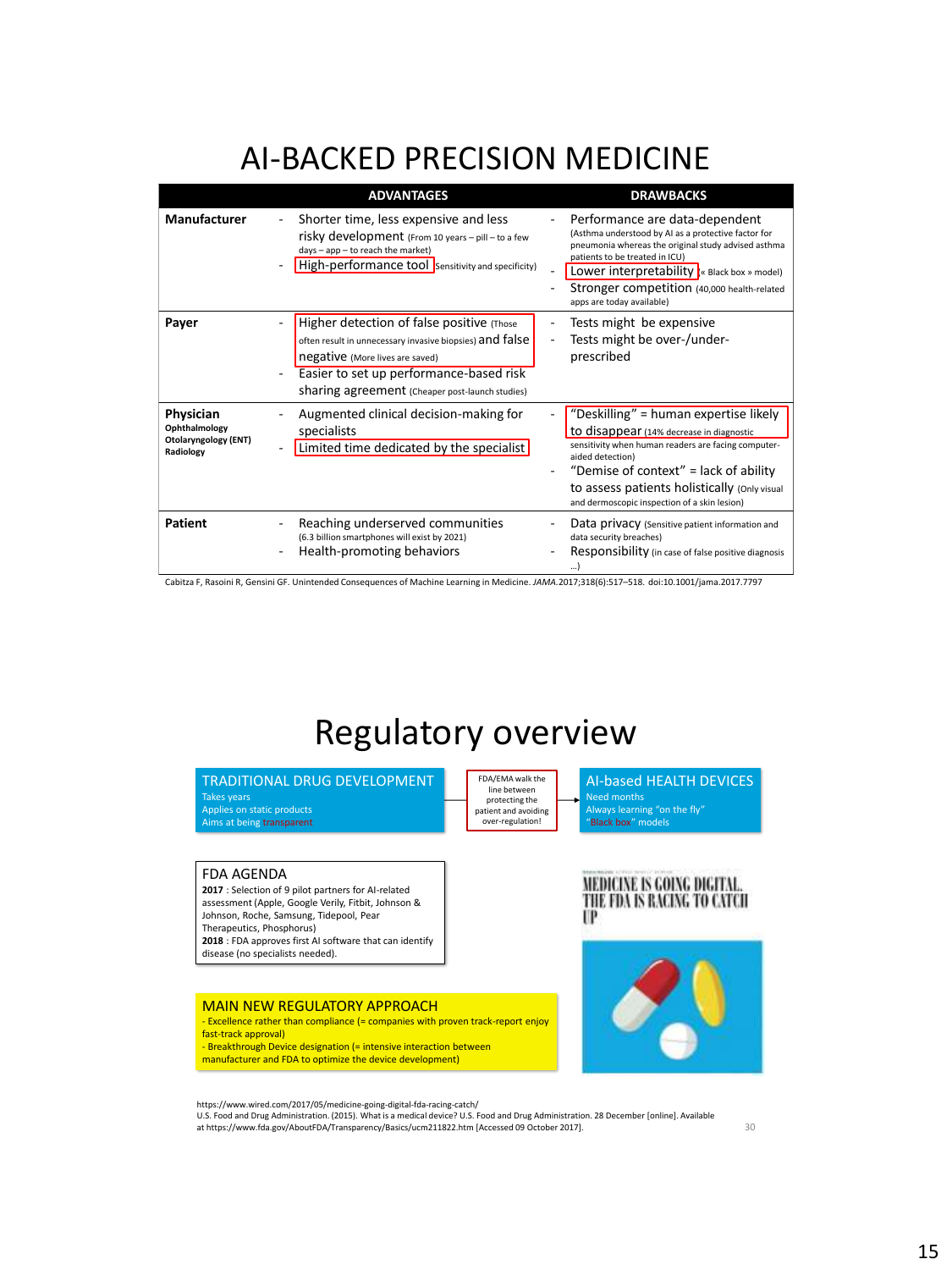### H2020 program  $-7.5b€$  to position EU as a top healthcare actor in the world

| H2020 3rd Health Programme                                                                                                                                                                                                                                                                                                                                                                                                                        | <b>ITHOUT AN ARREST ASSAULT</b>                                                                                                                                                                                                                                                                                                                                                                                                                    |  |  |  |
|---------------------------------------------------------------------------------------------------------------------------------------------------------------------------------------------------------------------------------------------------------------------------------------------------------------------------------------------------------------------------------------------------------------------------------------------------|----------------------------------------------------------------------------------------------------------------------------------------------------------------------------------------------------------------------------------------------------------------------------------------------------------------------------------------------------------------------------------------------------------------------------------------------------|--|--|--|
| Personalised medicine<br>Microbiome<br>Data driven-in silico models<br>Mechanisms of co-morbidities<br>Combinatorial therapies<br>Collaboration with Canada on "human data"<br>Pilots of implementation of personalised medicine<br>Actions in support of ICPerMed<br>Rare Diseases<br>Digital transformation in health and care<br>In alico medicinal<br>Personal Health Record/Electronic Health Racord<br>Big data and Artificial Intelligence | Innovative health and care industry<br><b>Ennovation platforms for ATMPs</b><br>Regenerative medicine<br>Strengthen regulatory science supporting advice<br><b>Infectious diseases</b><br>New anti-infective agents for NID.<br>٠<br>HIV/TB/HCV in collaboration with Runsia<br>$\mathbf{r}$<br>Stratified hosted directed approaches<br>. .<br>EU clinical research network<br>×<br>Improving global health<br>Coordination of EU brain research. |  |  |  |
| Univocal identification of medicines.<br>Cyber Sacurity in health and care                                                                                                                                                                                                                                                                                                                                                                        | Haternal and child health<br>٠<br>Strategic collaboration with China<br>٠                                                                                                                                                                                                                                                                                                                                                                          |  |  |  |
| Innovative health and care systems- Integration of care<br>Patient centred approaches pallative care/Egft.<br>HTA research to support evidence-based healthcare                                                                                                                                                                                                                                                                                   | Prevention and management of hypertension<br>and/or diabetes                                                                                                                                                                                                                                                                                                                                                                                       |  |  |  |
| OFEN INFO DAY Herman 2020 'Health, demagraphic change and wellseing.                                                                                                                                                                                                                                                                                                                                                                              | L1 December 2017                                                                                                                                                                                                                                                                                                                                                                                                                                   |  |  |  |

31

32

# Clinical guidelines

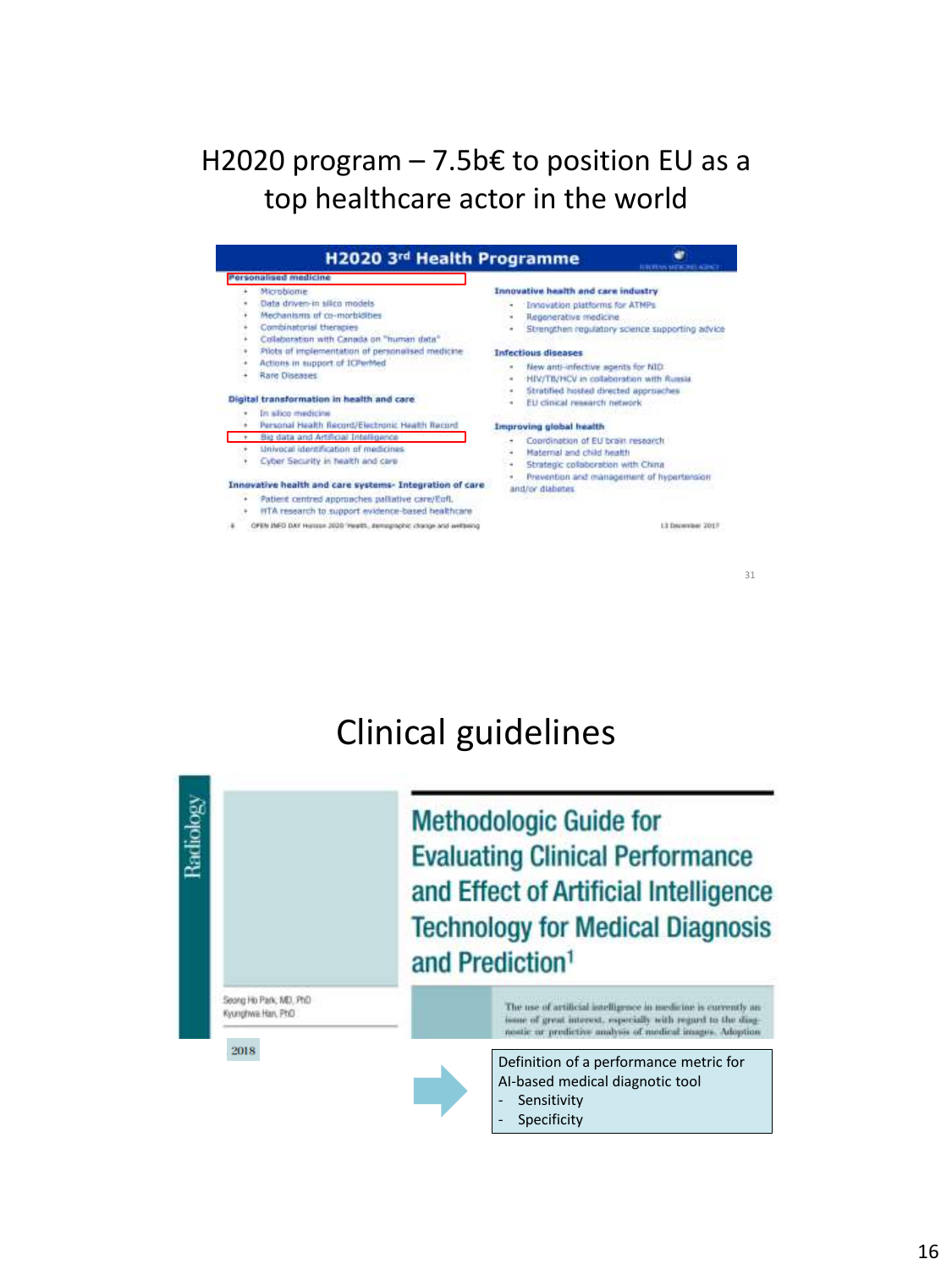

### **REAL-LIFE EXAMPLES**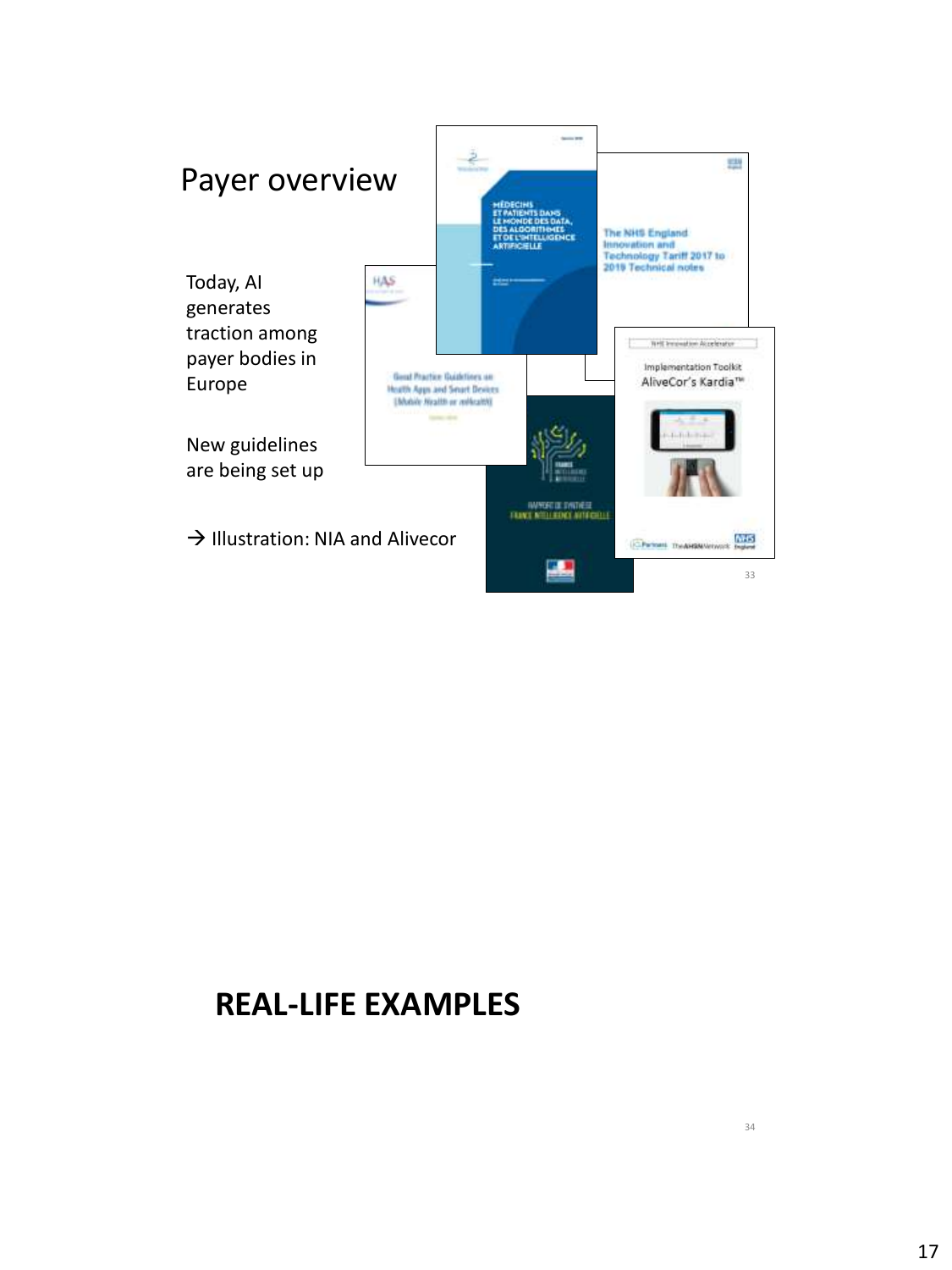### Alivecor and atrial fibrillations

#### **ATRIAL FIBRILATIONS**

- Irregular heart rhythm that is often abnormally fast
- 5-fold increase in the risk of stroke and 50% more at risk of death

#### **AI SOLUTION**

- Heart rate/activity discordance identifies times when a user should take an ECG.



There is a complex "**nonlinear**" relation between heart rate and activity



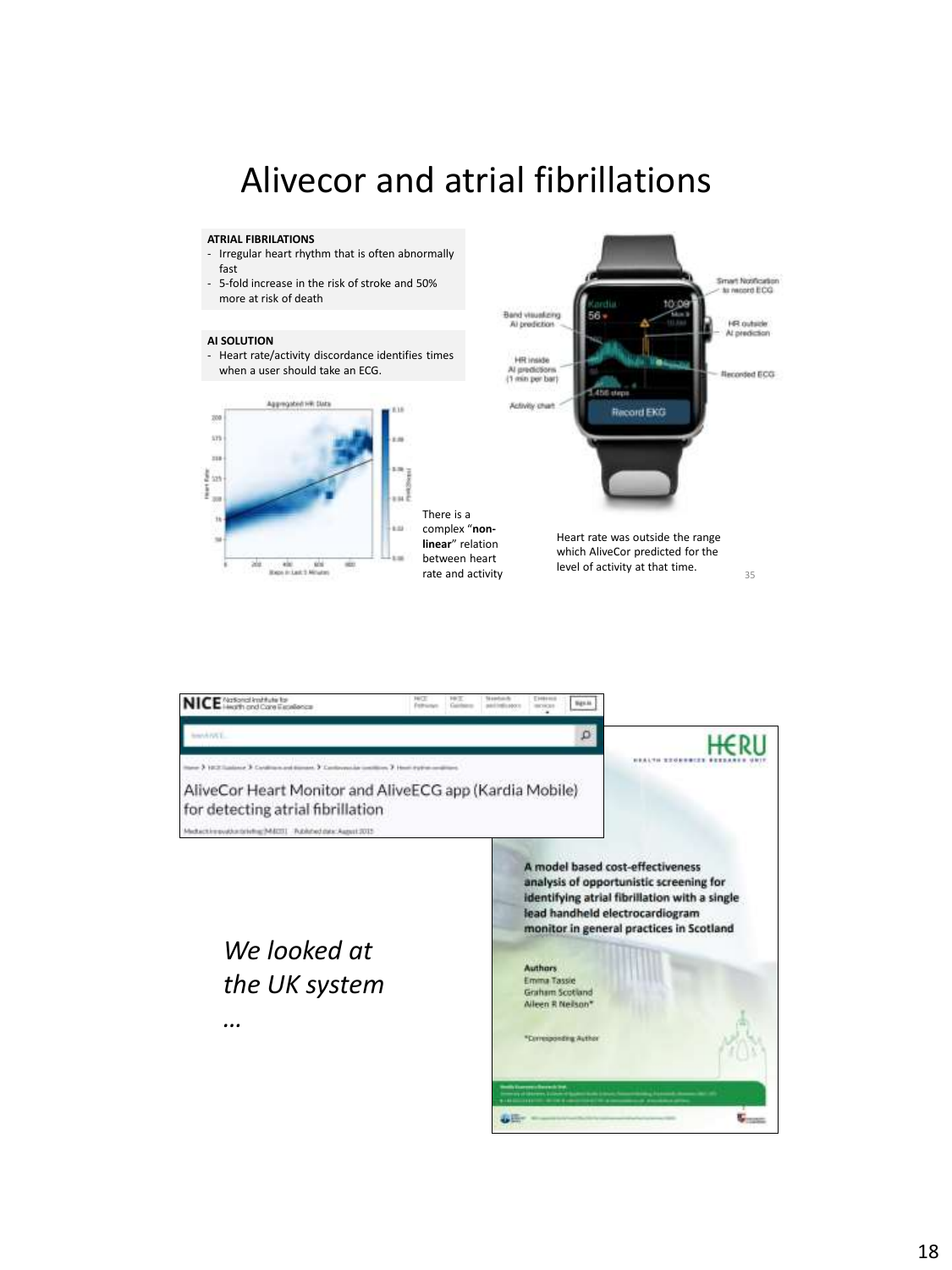### NICE Headlights



From NICE: Lowres N and al., Feasibility and cost-effectiveness of stroke prevention through community screening for atrial fibrillation using iPhone ECG in pharmacies. The SEARCH-AF study. Thromb Haemost. 2014 Jun

37

# Scottish Highlights

**Simulation of the cumulative costs and life years of a cohort over a 30 year horizon**

| Strategy          | Cost, £  | Incremental<br>cost. E | <b>OALYS</b> | Incremental<br><b>QALYS</b> | <b>ICER</b> |
|-------------------|----------|------------------------|--------------|-----------------------------|-------------|
| AliveCor          | .922.93  |                        | 9.5496       |                             |             |
| <b>Usual Care</b> | 2,005.98 | 83.05                  | 9.5336       | $-0.0160$                   | Dominated   |



Main assumptions

- High-risk population
- Patients in the comparator arm did not receive screening Screening with AliveCor costs £22.02 per patient screened.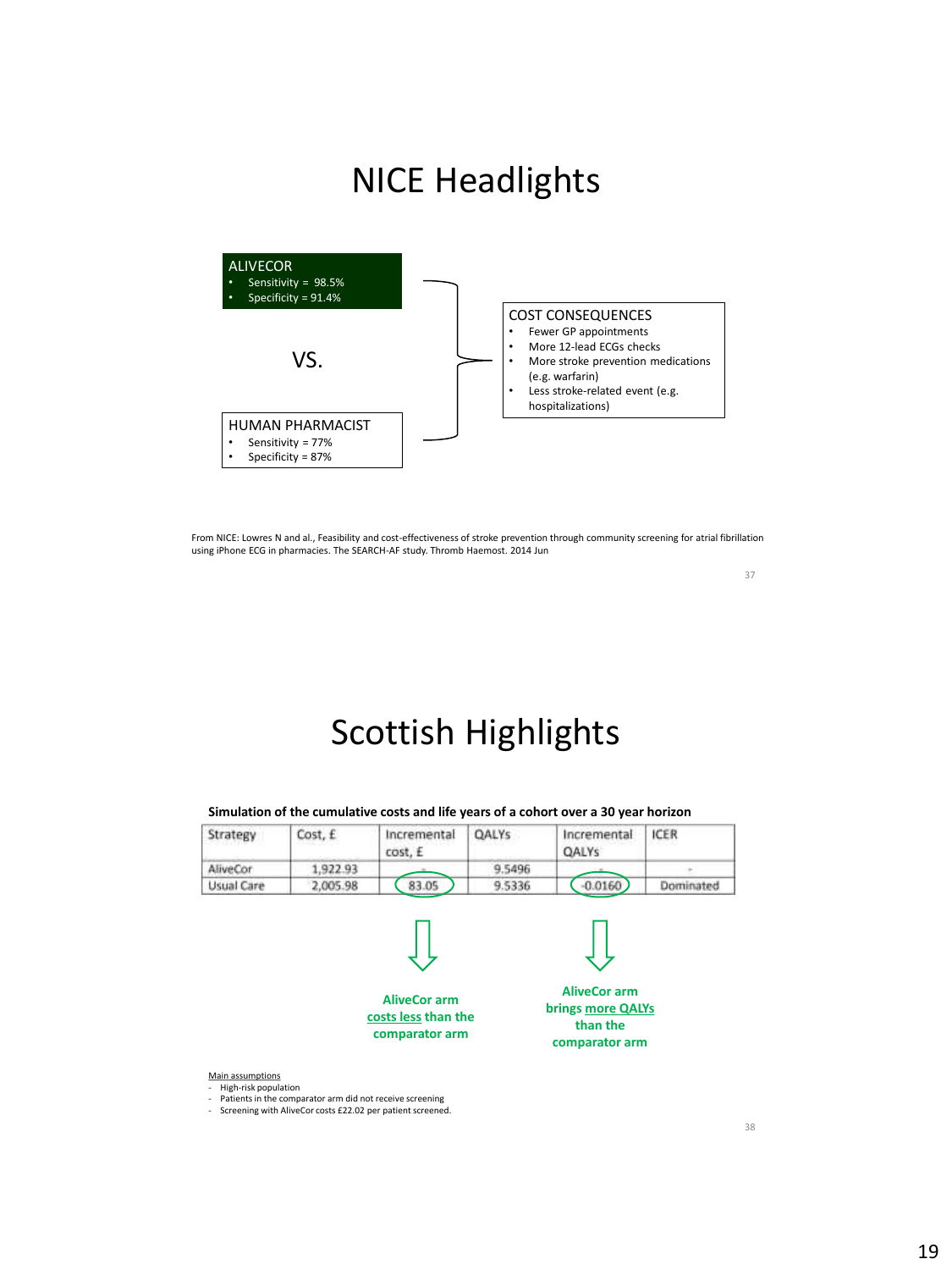### Pricing in the US

- Mostly NOT currently reimbursed by private insurers or Medicare
	- Eligible for payment with a Flexible Spending Account, Health Savings Account or Health Reimbursement Arrangement
	- Physicians who purchase device for use in office or bedside can submit for reimbursement with CPT code for 1-3 lead rhythm ECG with interpretation and reports
- Mostly sold directly to consumers (DTC)
	- One-time charge of \$99 for basic service
	- Premium service for \$10 a month (or \$100 a year)
		- Includes features such medication tracking, unlimited storage, history of heart health data and the ability for customers to email EKGs to themselves and their doctors.

39

### Enlitic and lung cancers

#### **LUNG CANCERS**

- 80% of patients in late-stages die
- If caught early, survival is nearly 10 times more likely
- Hardest cancer to detect in medical images

#### **AI SOLUTION**

- AI detects lung cancer nodules in chest CT images 50% more accurately than an expert panel of thoracic radiologists
- AI speed is 50,000 times faster than a human radiologist

#### **ENLITIC**

- Founded in 2014, \$15 millions in funding
- Current positioning: AI technology "enables" radiologists (and do not replace them).
- Business model: take a cut of the profits realized by the clients that adopt the solution

https://www.enlitic.com/press-release-10272015.html



Avoided biopsies and cancer-related events

\$9 billions being spent in on radiologists

• Average radiologist's salary is \$286,000 a year 1 radiologist per 10,000 people  $\rightarrow$  31,800 radiologists in the US 40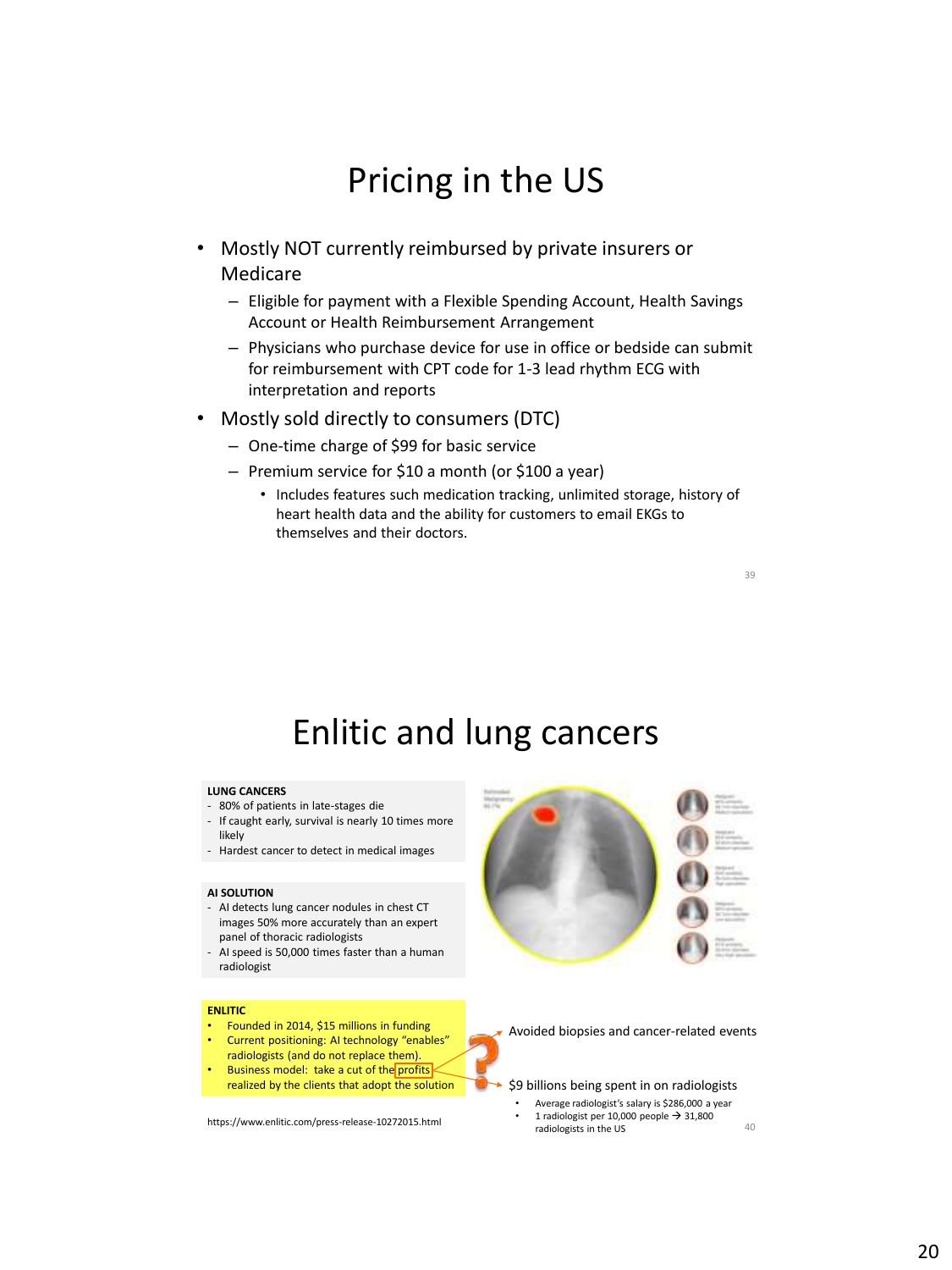### IDx-DR and diabetic retinopathy

#### **DIABETIC RETINOPATHY**

- If uncaught early, diabetic retinopathy can lead to vision loss.
- 50 percent of diabetic patients do not see their eye doctor on a yearly basis

#### **AI SOLUTION**

- FDA wanted sensitivity > 85% and specificity > 82.5%.
- IDx-DR passed the bar, with rates of 87.4% and 89.5 % percent, respectively.

#### FOA News Release

FDA permits marketing of artificial intelligencebased device to detect certain diabetes-related eye problems

From [ # toll ] Months [ # toll ] # for ] # for

April 11, 2218

For immediate<br>Release



"(…) IDx-DR makes a clinical decision, without someone like me being involved — it's fully autonomous."

Michael Abràmoff, opthalmologist and CEO

Unlike other AI-based tools, IDx-DR is designed to make a directive, not a recommendation.

https://medcitynews.com/2018/02/ai-screening-tool-diabetic-retinopathy-makes-decision-notrecommendation/ https://www.fda.gov/NewsEvents/Newsroom/PressAnnouncements/ucm604357.htm

41

### **IMPACT ON HEALTH ECONOMICS**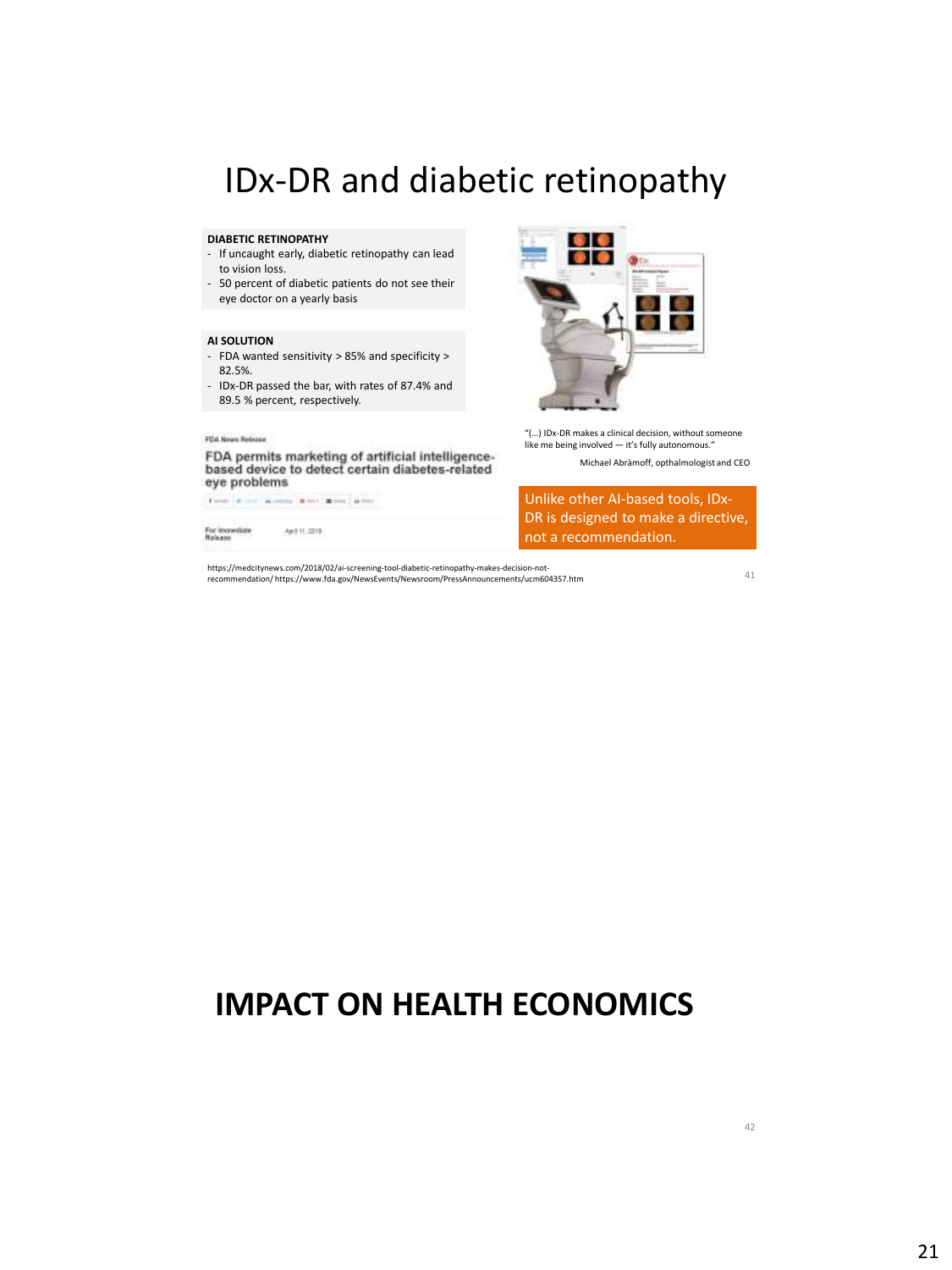### Redefining the standard of care



43

# New claims of interest

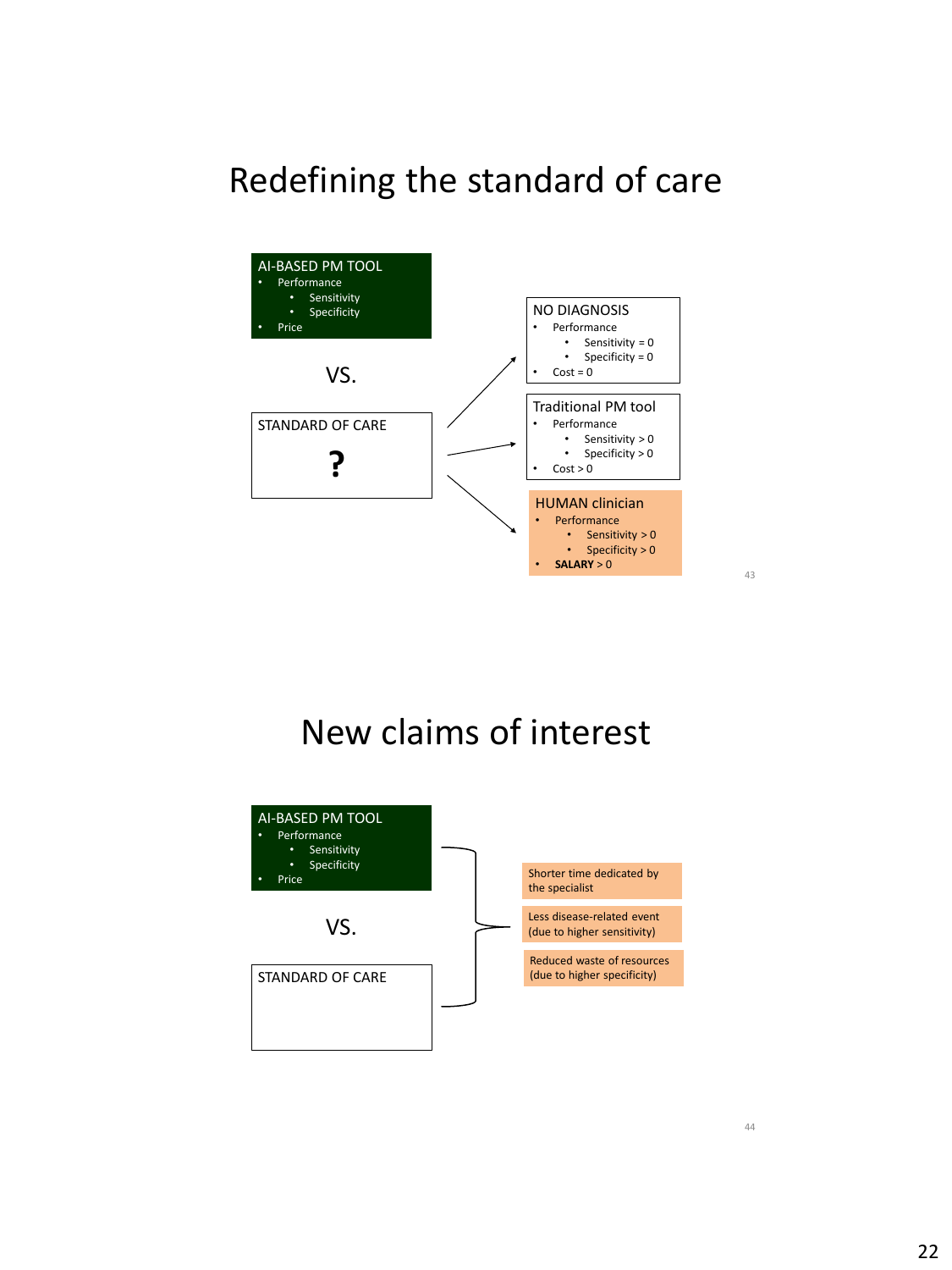### Increasing relative performance of AIbased PM tools over time



45

### **CONCLUSION**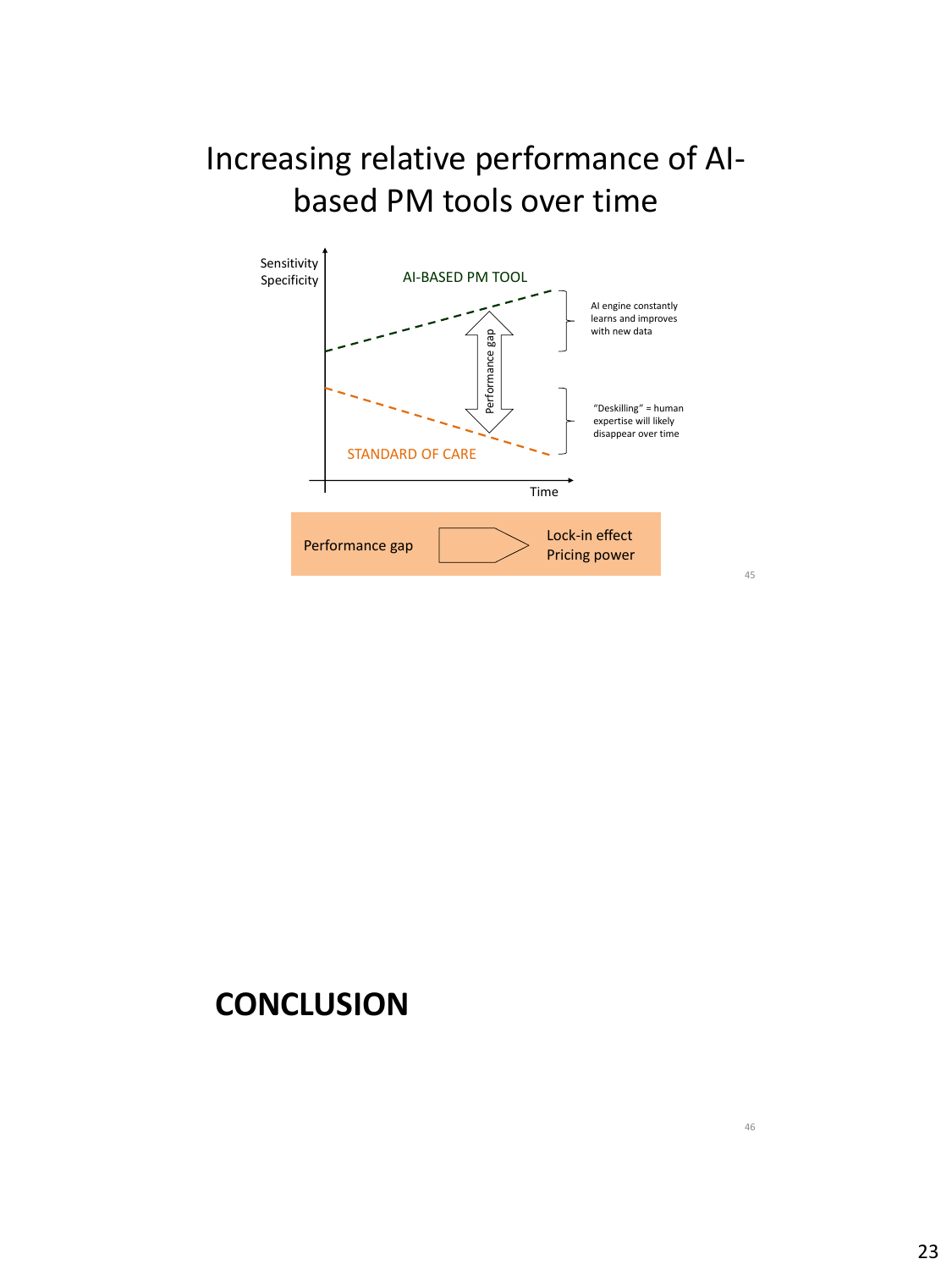### **CONCLUSION**

#### NEW TECHNOLOGY

- Lower interpretability<br>- Higher performance
- Higher performance
	- Sensitivity - Specificity

#### IMPACT ON MARKET ACCESS

- Regulatory
	- New skills needed
	- New way of thinking
- Payers
	- [On the short run] Cost burden will decrease
		- Less specialists
		- Shorter time dedicated by the specialist
		- Less disease-related event
		- Reduced waste of resources
	- [On the long run] Cost burden might increase
		- Lock-in effect
		- Pricing power

47

### **Q&A**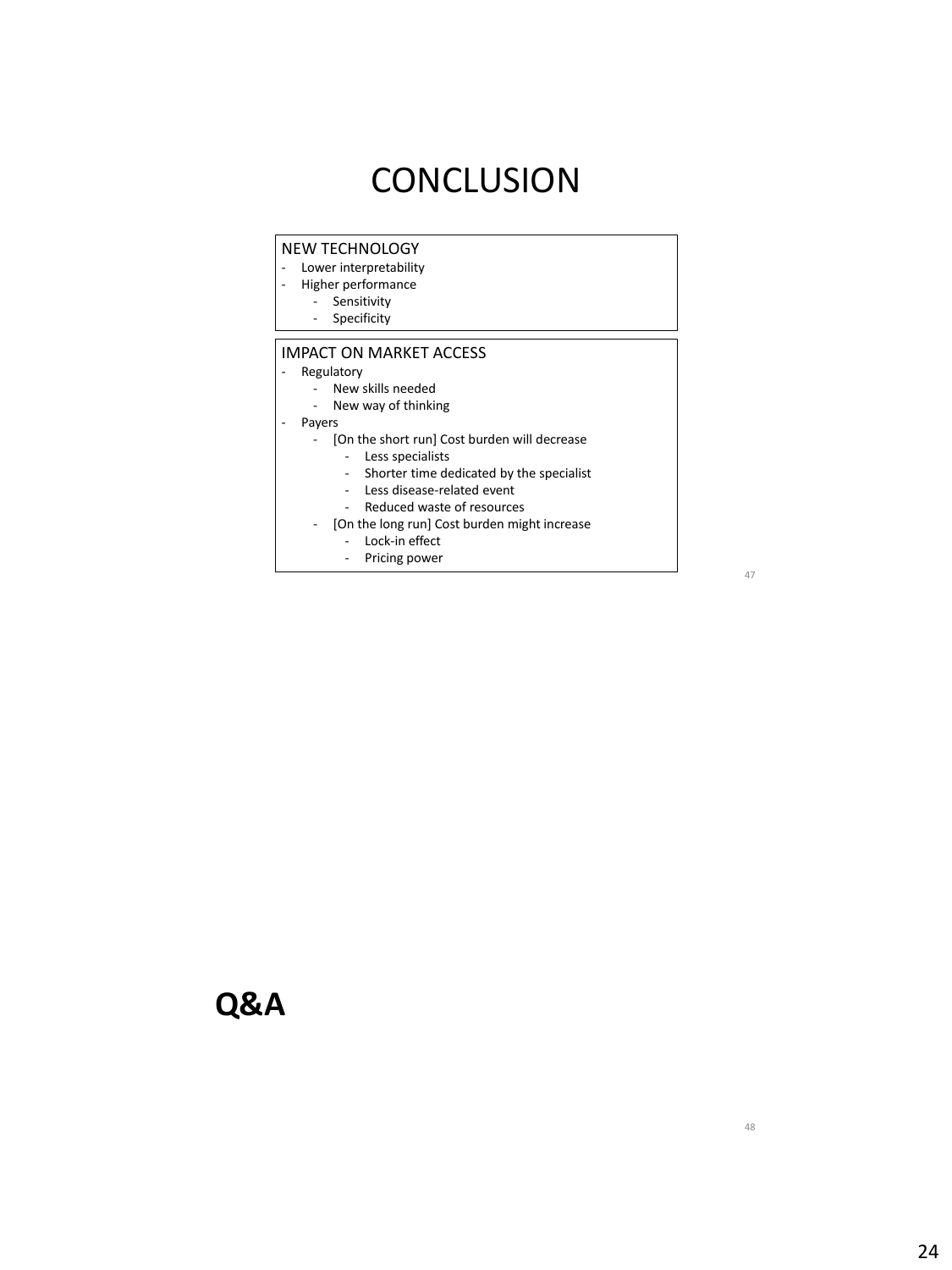# Responsability

In case the machine goes wrong, who is responsible?

What about the case where the standard-ofcare algorithm would have saved the patient?



### Data security

When you undergo diagnostic tests to determine the best way to treat your skin cancer, are you concerned your sensitive information will be collected by a machine?  $\Lambda$ 9